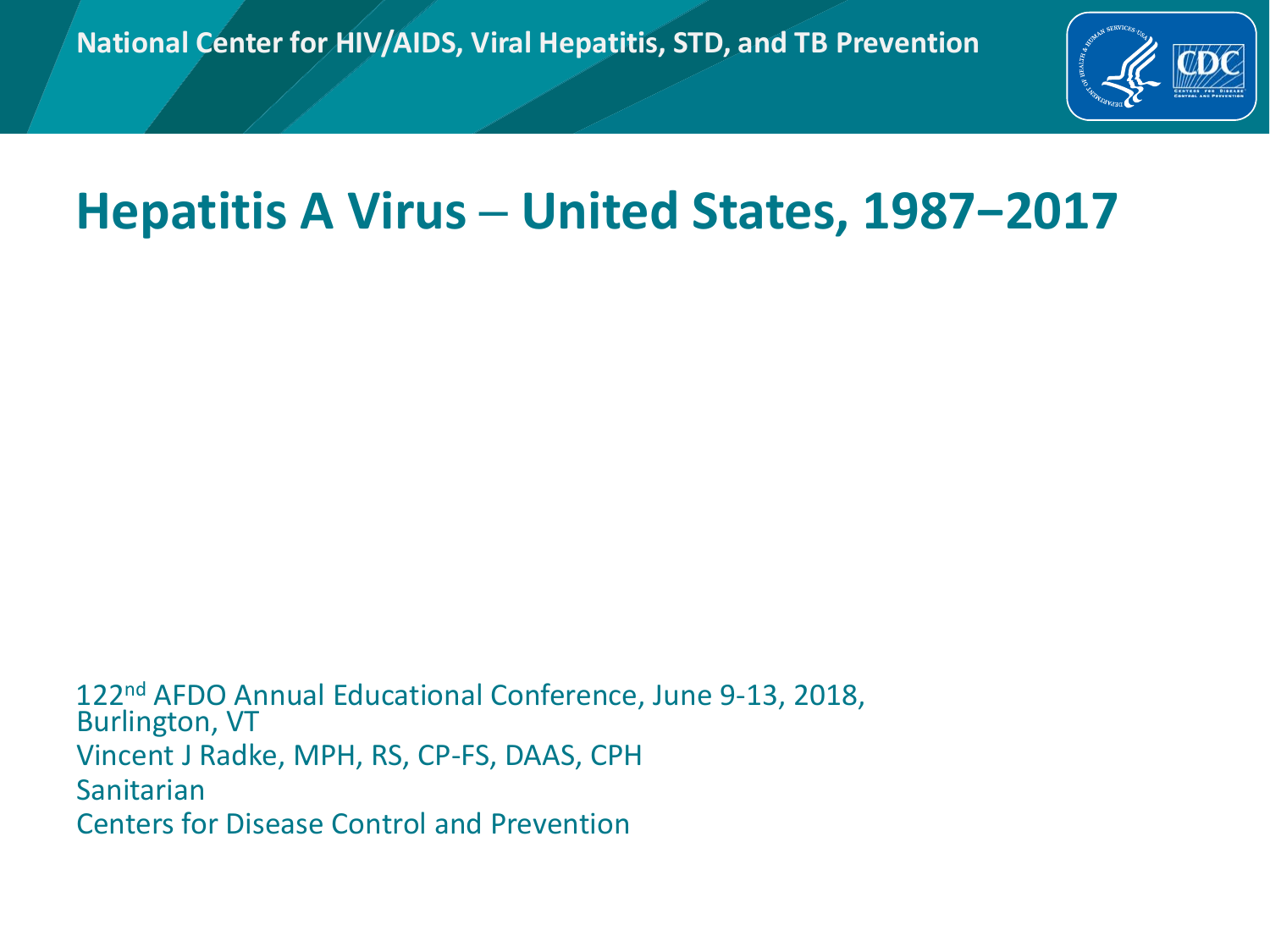### **Hepatitis A Virus**



- Replicates in the liver, excreted in bile
- Short illness
- Average incubation period: 28 days
	- Peak infectious period 10-14 days prior to symptoms, 7-10 days after symptom onset
- Clinical manifestations: fever, jaundice, muscle pain, loss of appetite, malaise, diarrhea

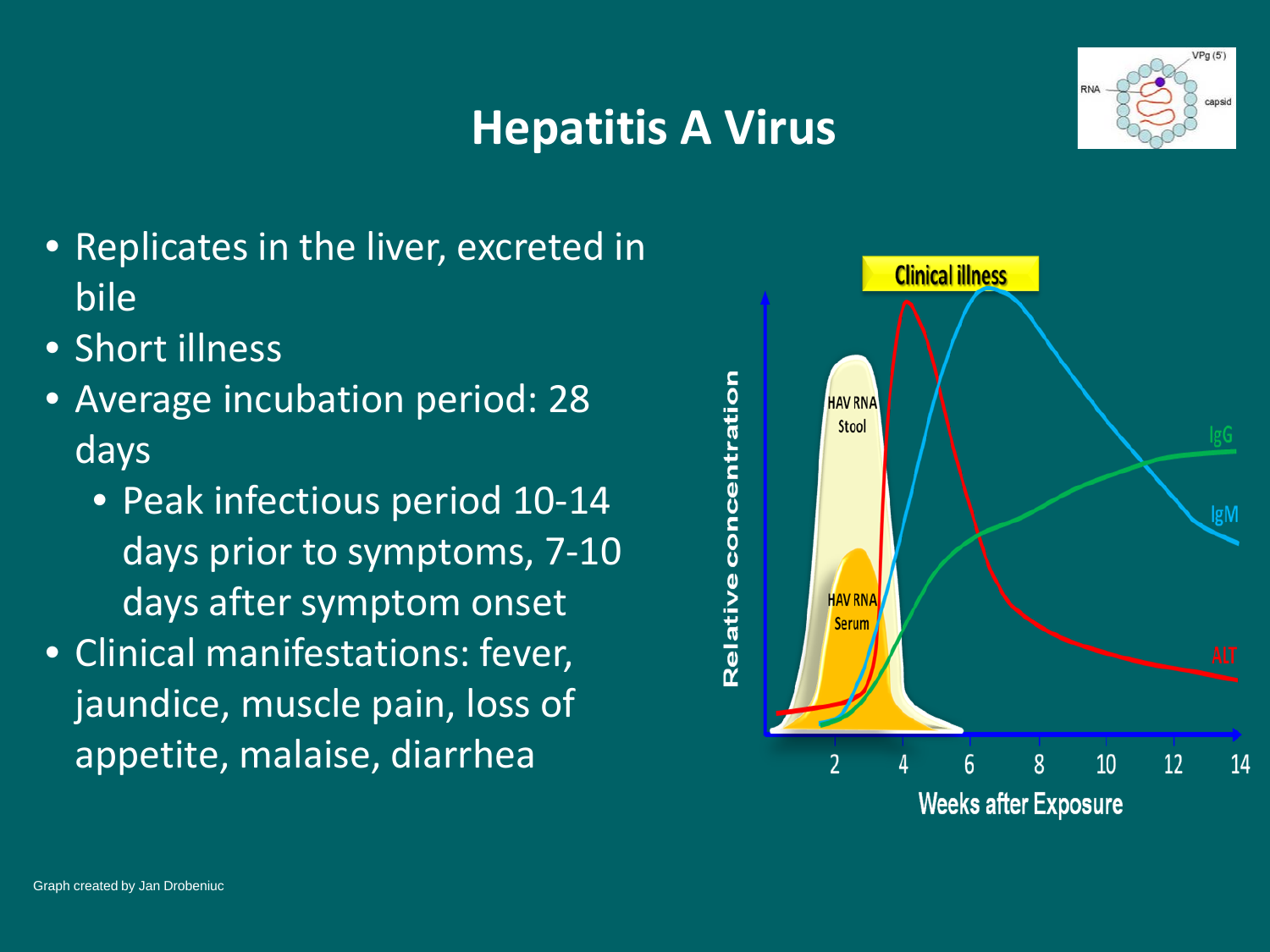# **Global Patterns of Hepatitis A Virus Transmission**

| <b>Endemicity</b> | <b>Age at Infection</b>               | <b>Transmission Pattern</b>                        |
|-------------------|---------------------------------------|----------------------------------------------------|
| <b>High</b>       | <b>Early childhood</b>                | Person-to-Person, outbreaks<br>uncommon            |
| Intermediate      | Late childhood/Young<br>adults        | Person-to-person, food and<br>waterborne outbreaks |
| Low               | Late Childhood/Young<br><b>Adults</b> | Person-to-person, food and<br>waterborne outbreaks |
| <b>Very Low</b>   | <b>Adults</b>                         | <b>Travelers, outbreaks</b><br>uncommon            |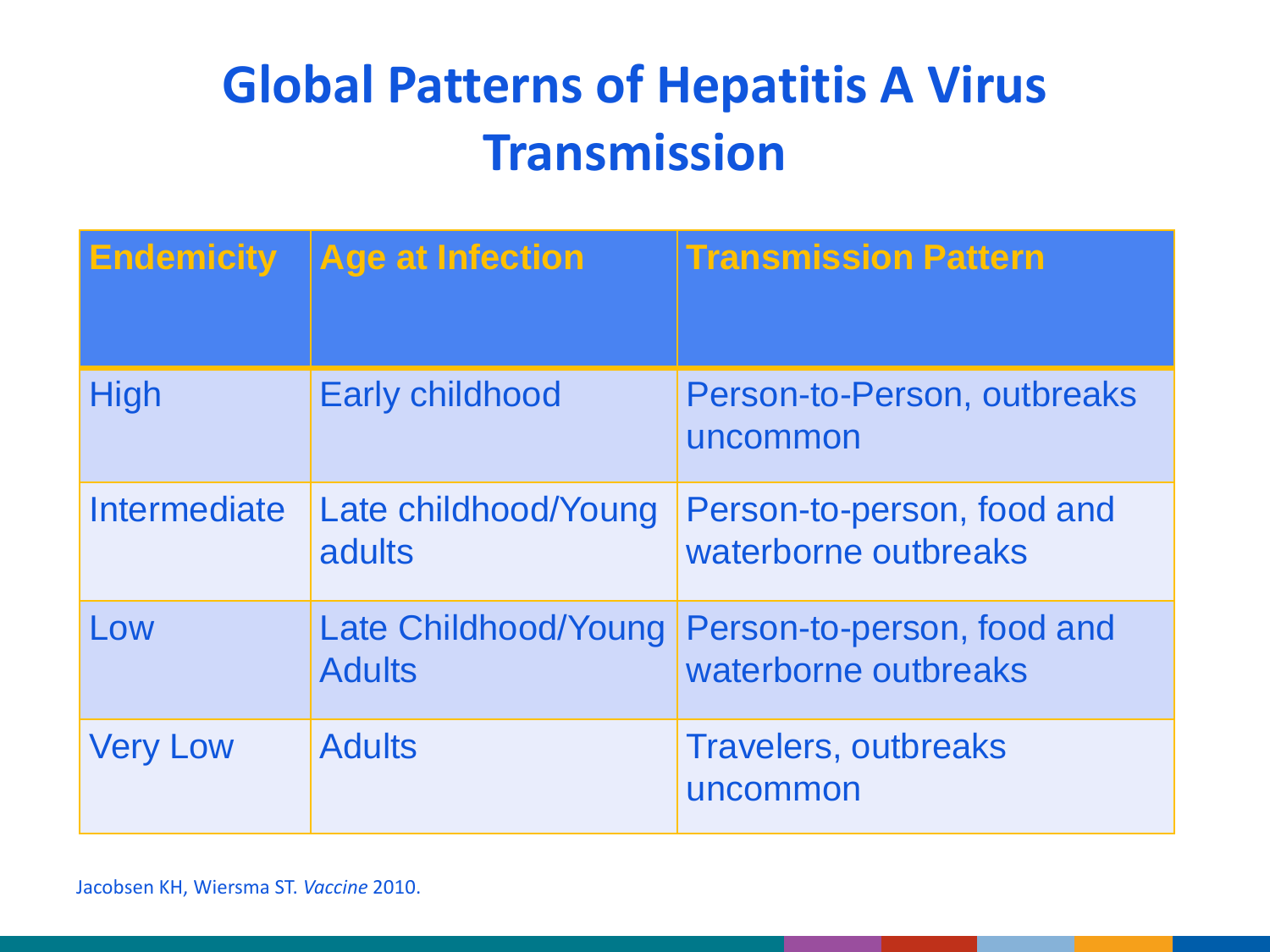## **Hepatitis A Virus Endemicity in the US**

- **The United States is now considered a low endemic** HAV country
- In the pre-vaccine era, cyclical increases occurred every 10-15 years
- **The number of reported cases in the pre-vaccine era** was  $\geq 21,000$  annually

Fiore AE, et al. Advisory Committee on Immunization Practices (ACIP). 2006.; CDC. Surveillance for Viral Hepatitis-- United States, 2015.; Murphy TV, et al. *MMWR Suppl* 2016.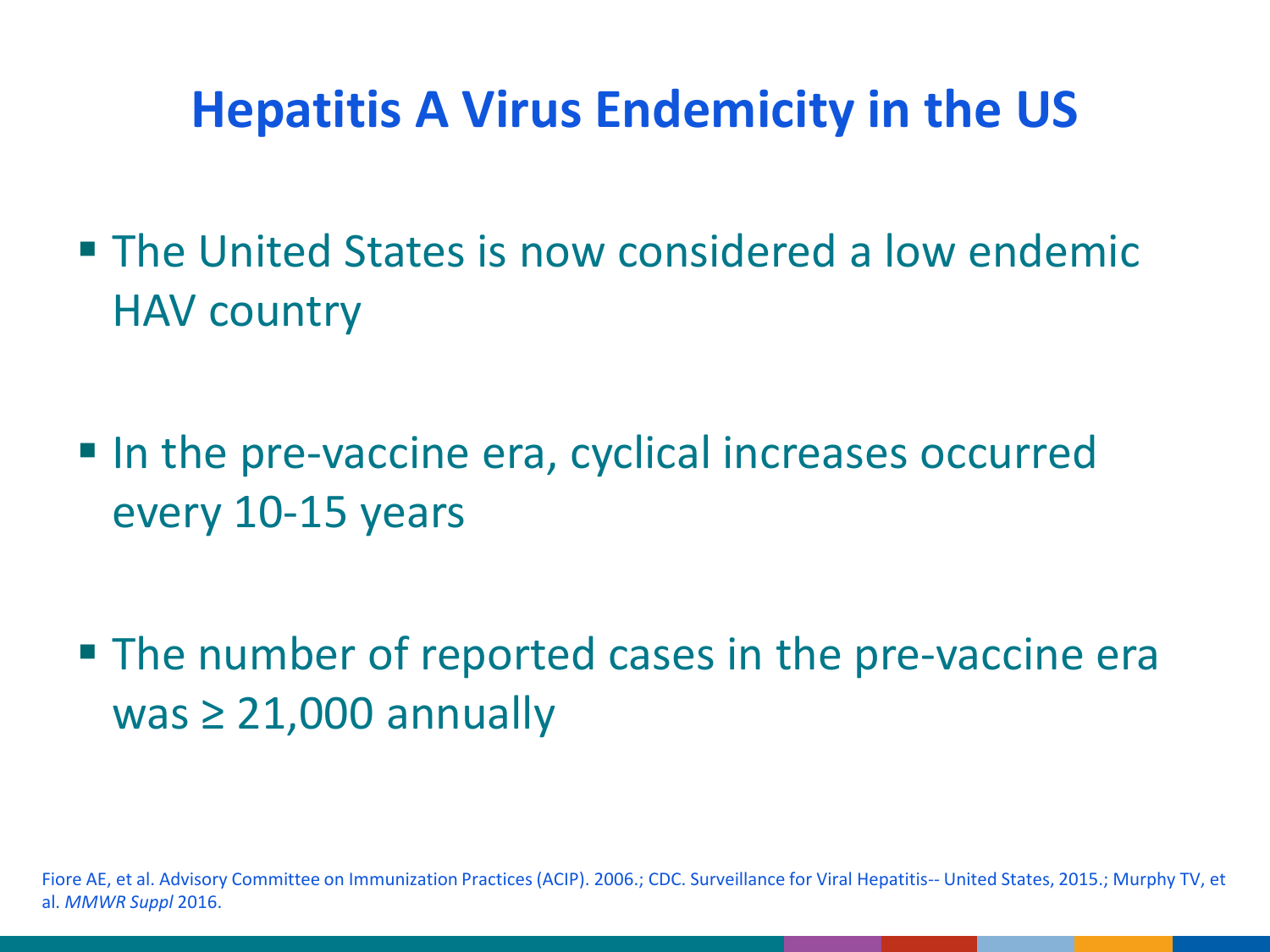### **Incidence of reported hepatitis A cases, by county ─ National Notifiable Diseases Surveillance System (NNDSS), United States, 1987−1997**



Murphy TV, et al. *MMWR Suppl* 2016.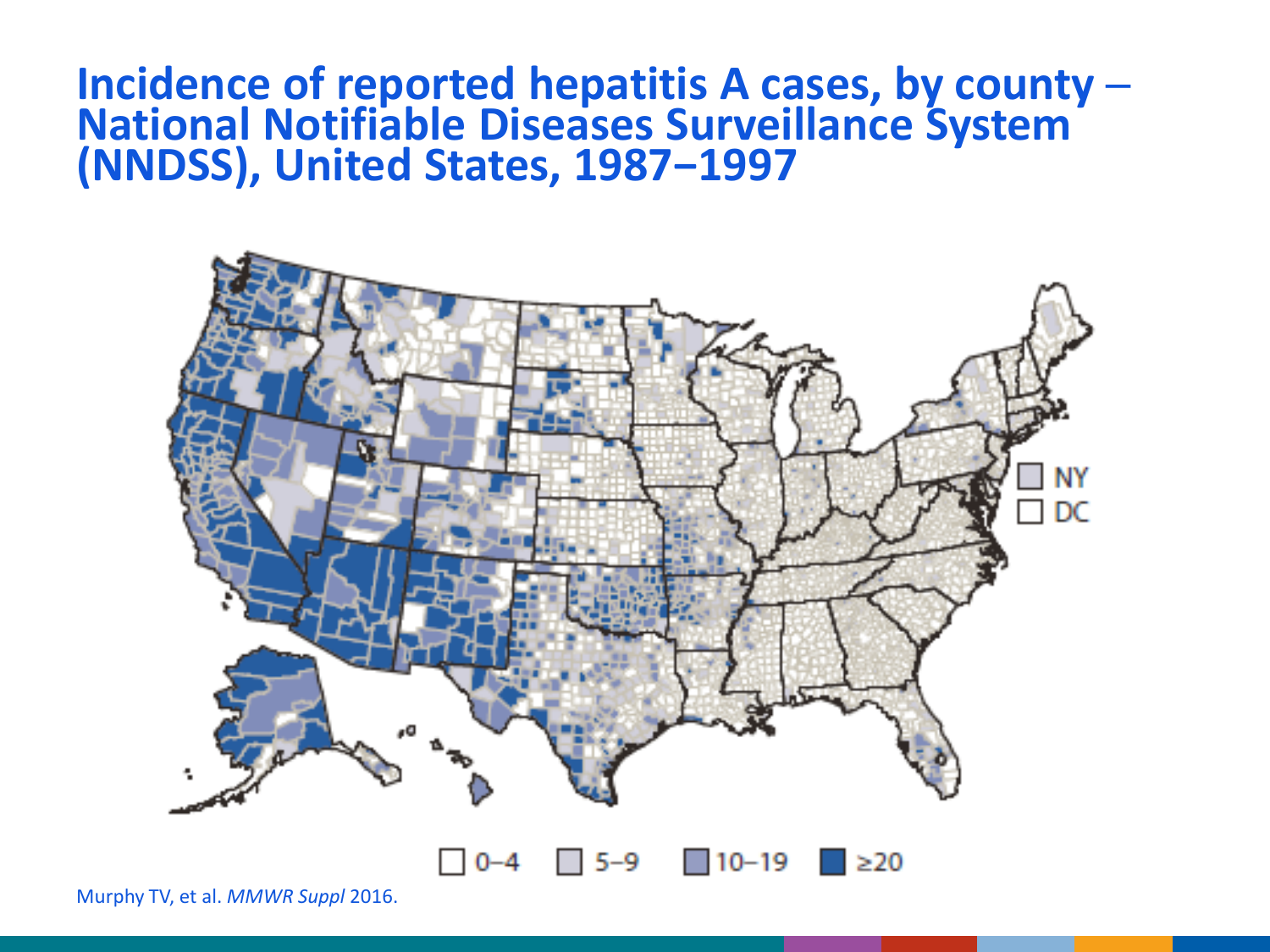### **Incidence of reported hepatitis A cases, by county ─ NNDSS, United States, 2007**



Murphy TV, et al. *MMWR Suppl* 2016.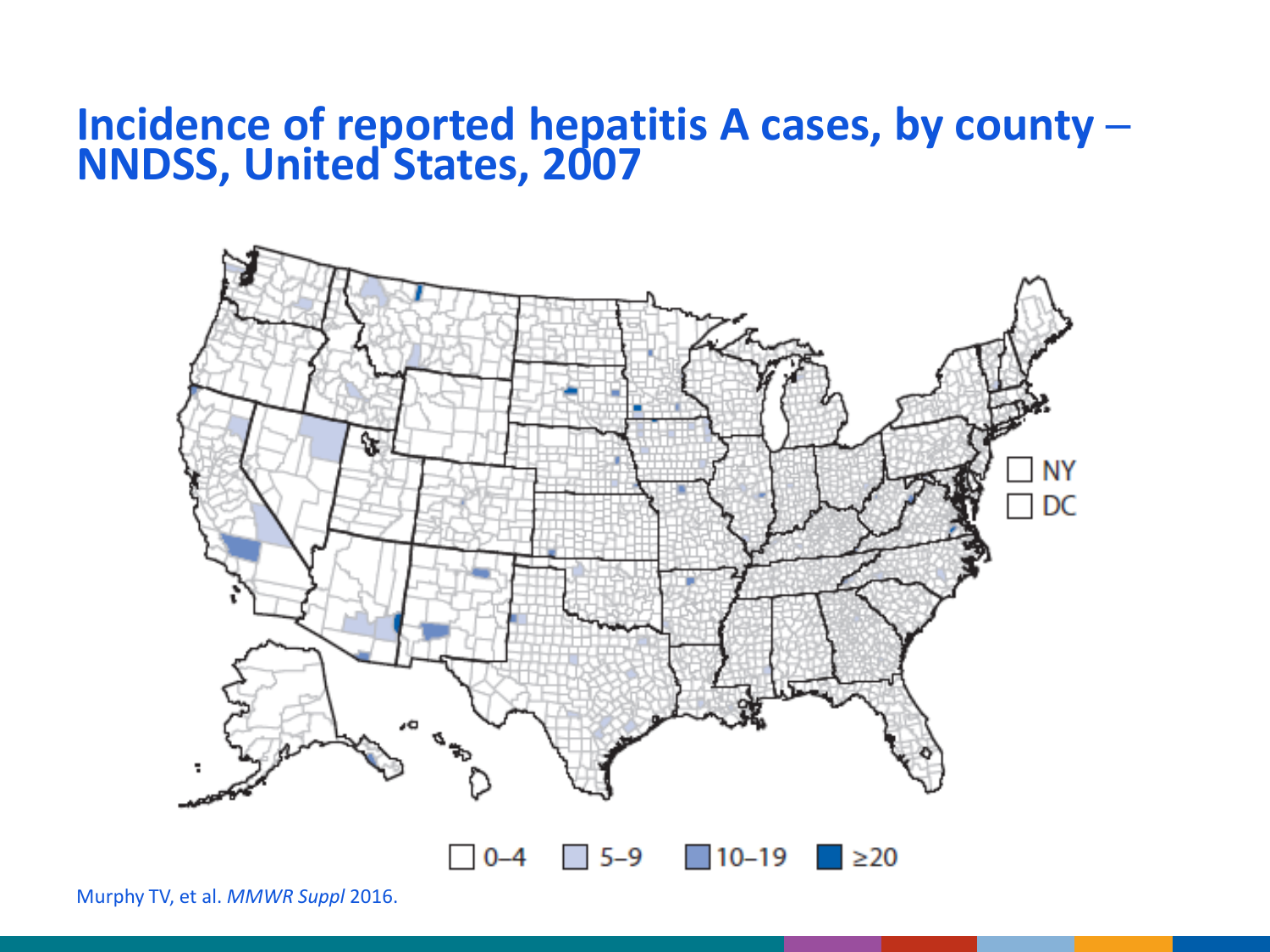#### Incidence of hepatitis A virus by age group ─ United States, 2000 −



CDC. Surveillance for Viral Hepatitis-- United States, 2015.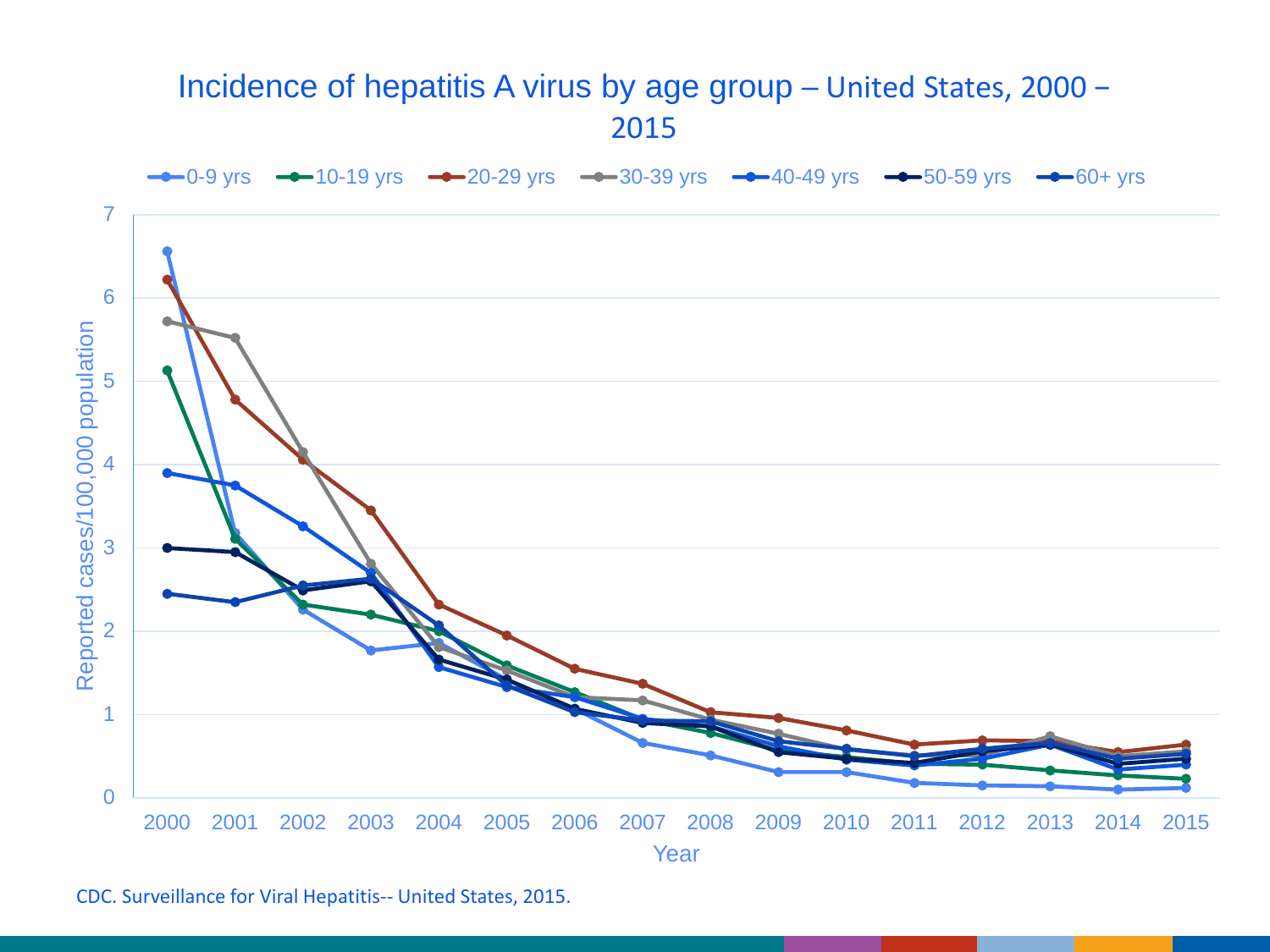#### Hepatitis A Outbreaks Identified in the United States – 1994-2017

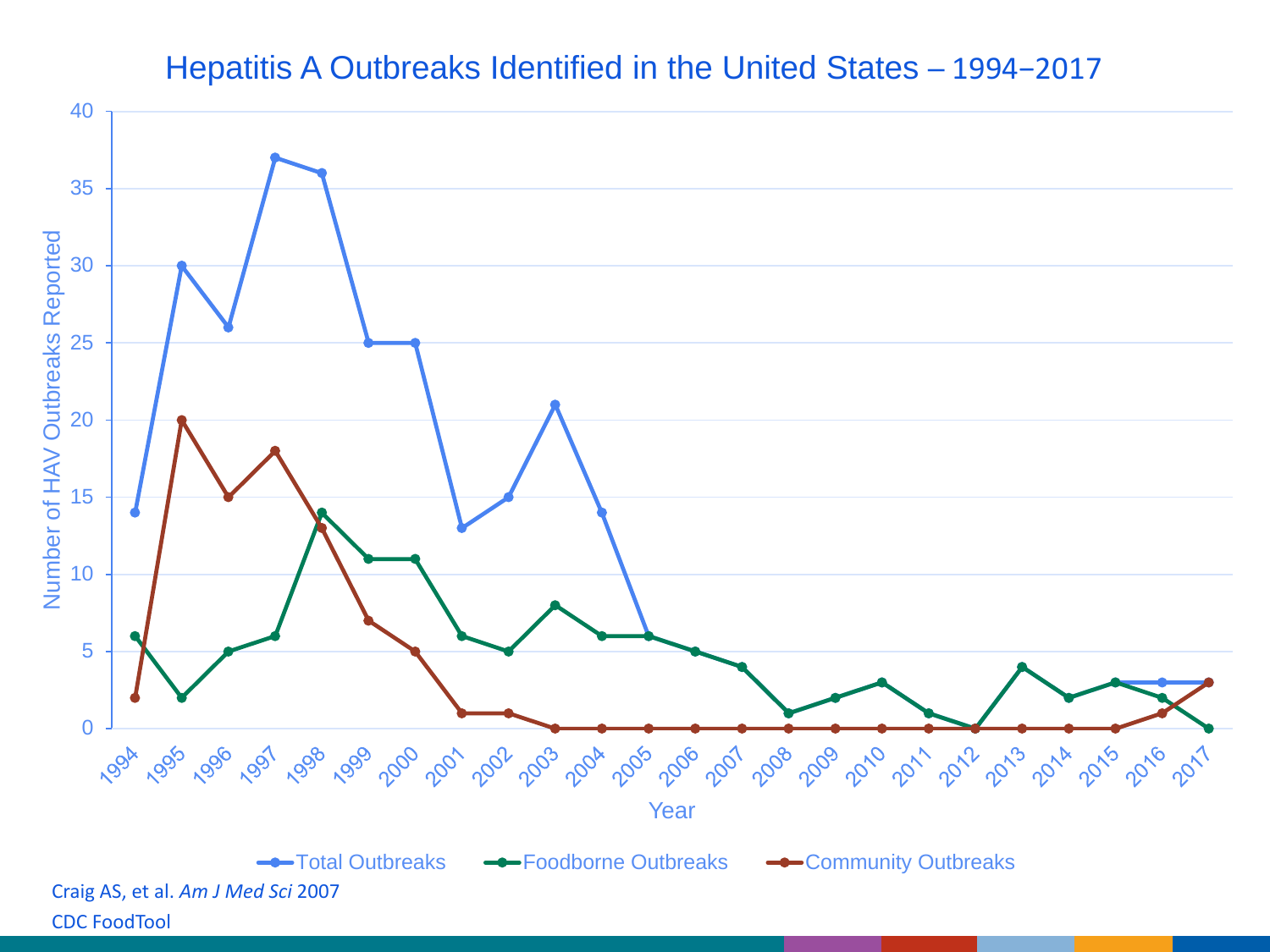#### **Reported Cases Associated with Hepatitis A Outbreaks ─ United States, 2007−2017**

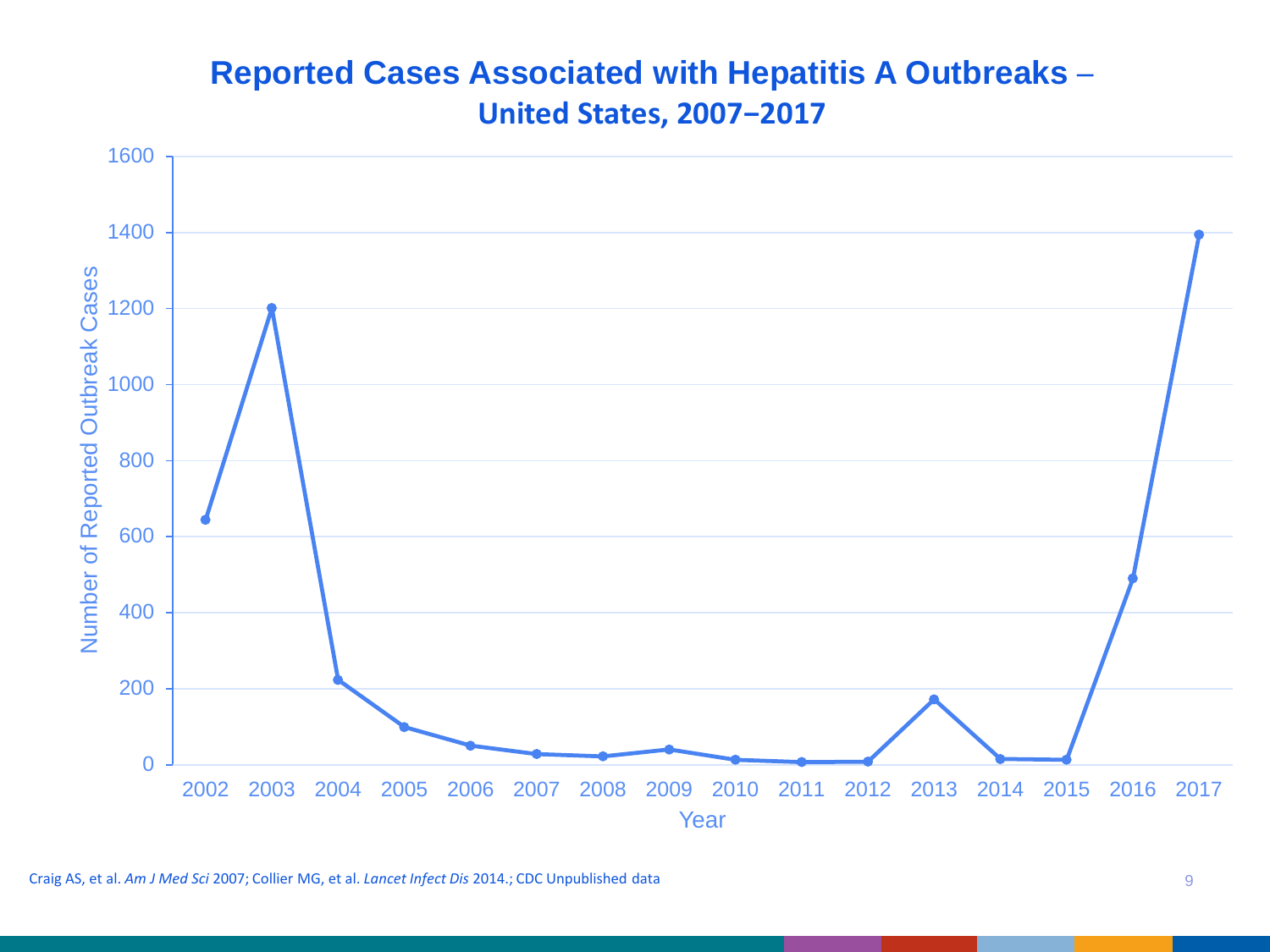### **Shifting Hepatitis A Virus Epidemiology**

- Past outbreaks were associated with asymptomatic children
- A large population of adults are not immune to hepatitis A virus
- Older individuals are more likely to experience severe disease and adverse outcomes
- Vaccination uptake among at-risk adults is low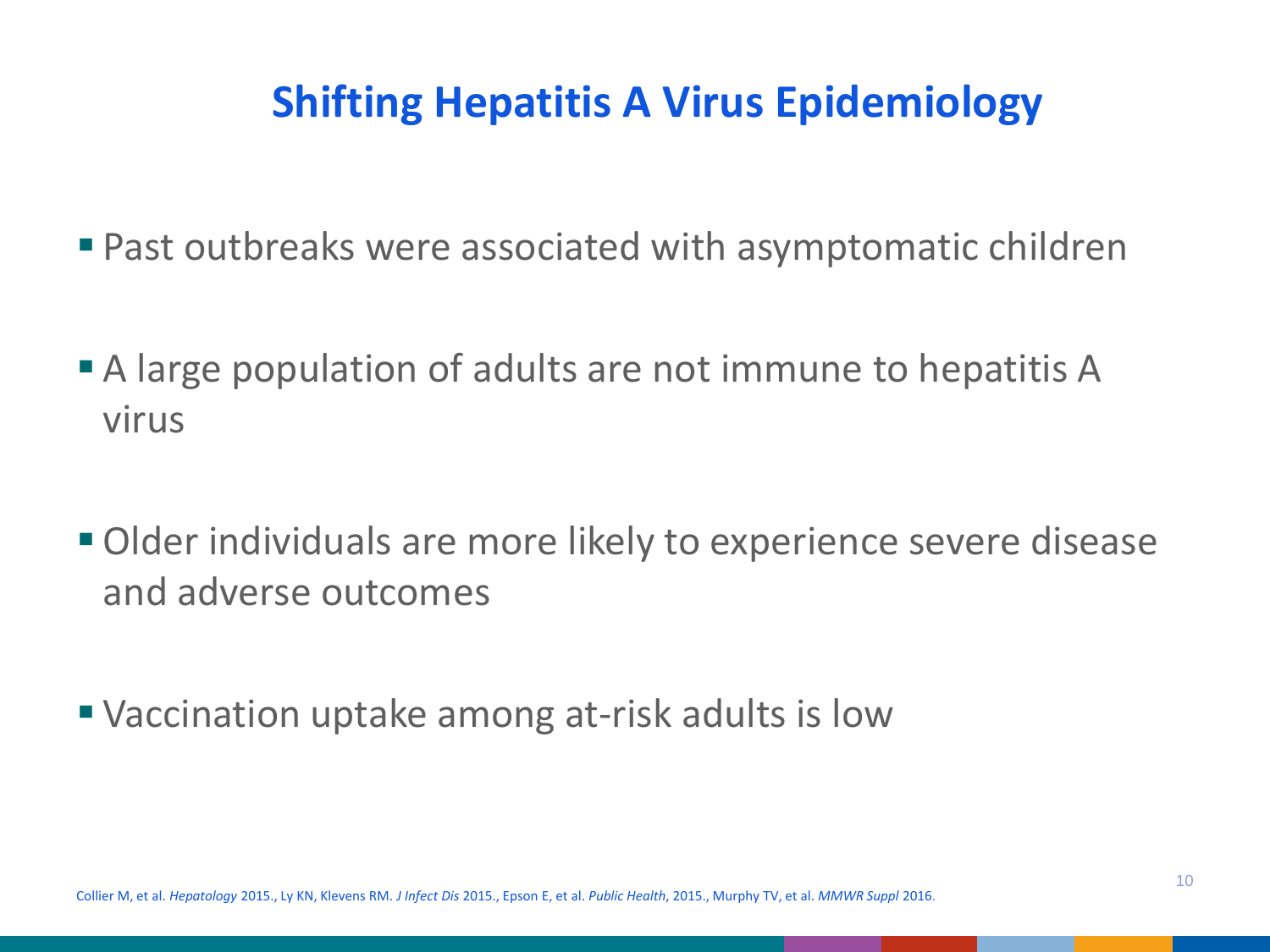### **Hepatitis A Virus Outbreaks ─ United States, 2016−2017**

- CDC has assisted in multiple HAV outbreaks since July 1, 2016
	- Foodborne Transmission
		- Hawaii-Frozen Scallops
		- Multistate- Frozen Strawberries
	- Person-to-Person Transmission
		- Homeless individuals and injection/non-injection drug users
		- Men who have sex with men (MSM)
- ≥ 2,800 outbreak associated cases reported since July 1, 2016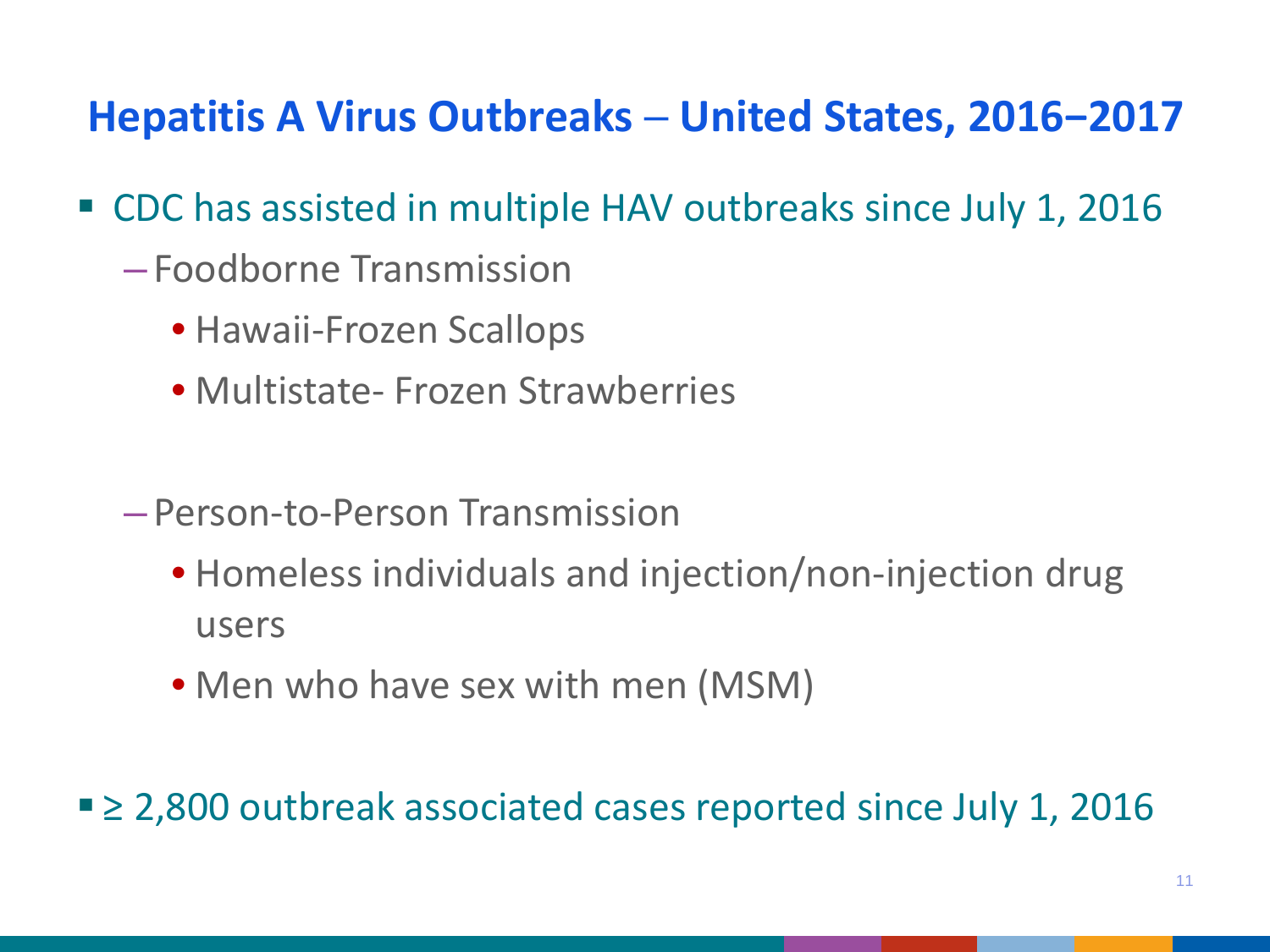## **Foodborne Outbreaks**

- **Susceptible adults exposed to contaminated food** imported from HAV endemic countries
- $\blacksquare$  Hepatitis A is vaccine preventable
- Foodborne transmission of HAV is underreported and misdiagnosed
- Contamination can occur at point of service, during growing, harvesting, processing or distribution

<sup>12</sup> Collier et al. *Lancet Infection Diseases* 2014; Ly KN, Klevens RM. *J Infect Dis* <sup>2015</sup> ; Amon et al. *J Med Virol* 2006; Fiore *Clin Infect Dis* <sup>2004</sup>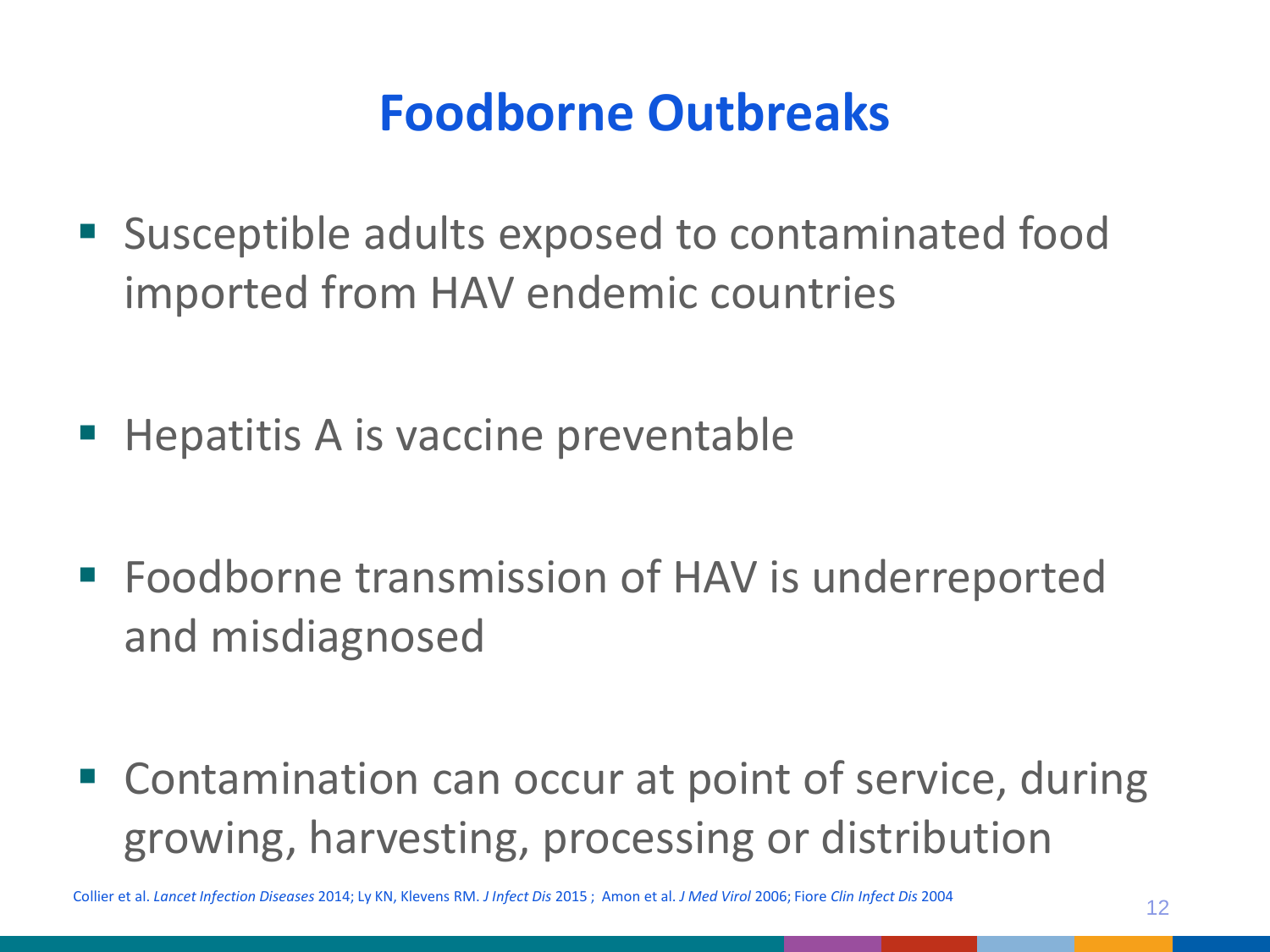## **Hepatitis A among homeless populations**

- **Example is known about hepatitis A immunity among** homeless populations in the US
- **Homelessness is not considered an independent risk** factor for HAV infection
- Older age, duration of homelessness, and injection drug use may indicate HAV immunity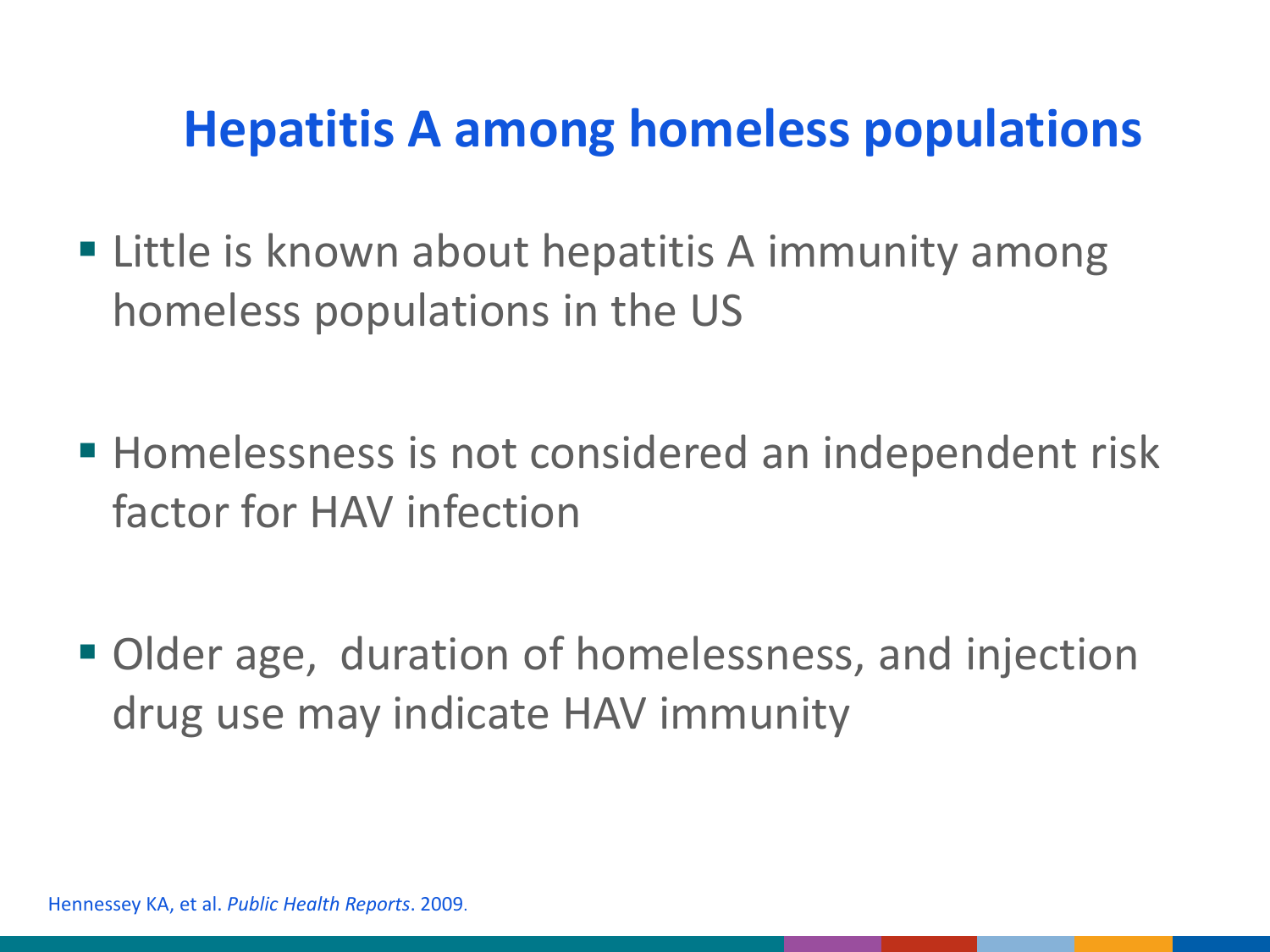## **Summary**

- Vaccination recommendations and widespread use of the vaccine have decreased HAV incidence in the US
- Many adults have no immunity to the disease
- Increase in HAV outbreaks reported over the last two years
- **Homelessness may need to be considered an** independent risk factor for HAV infection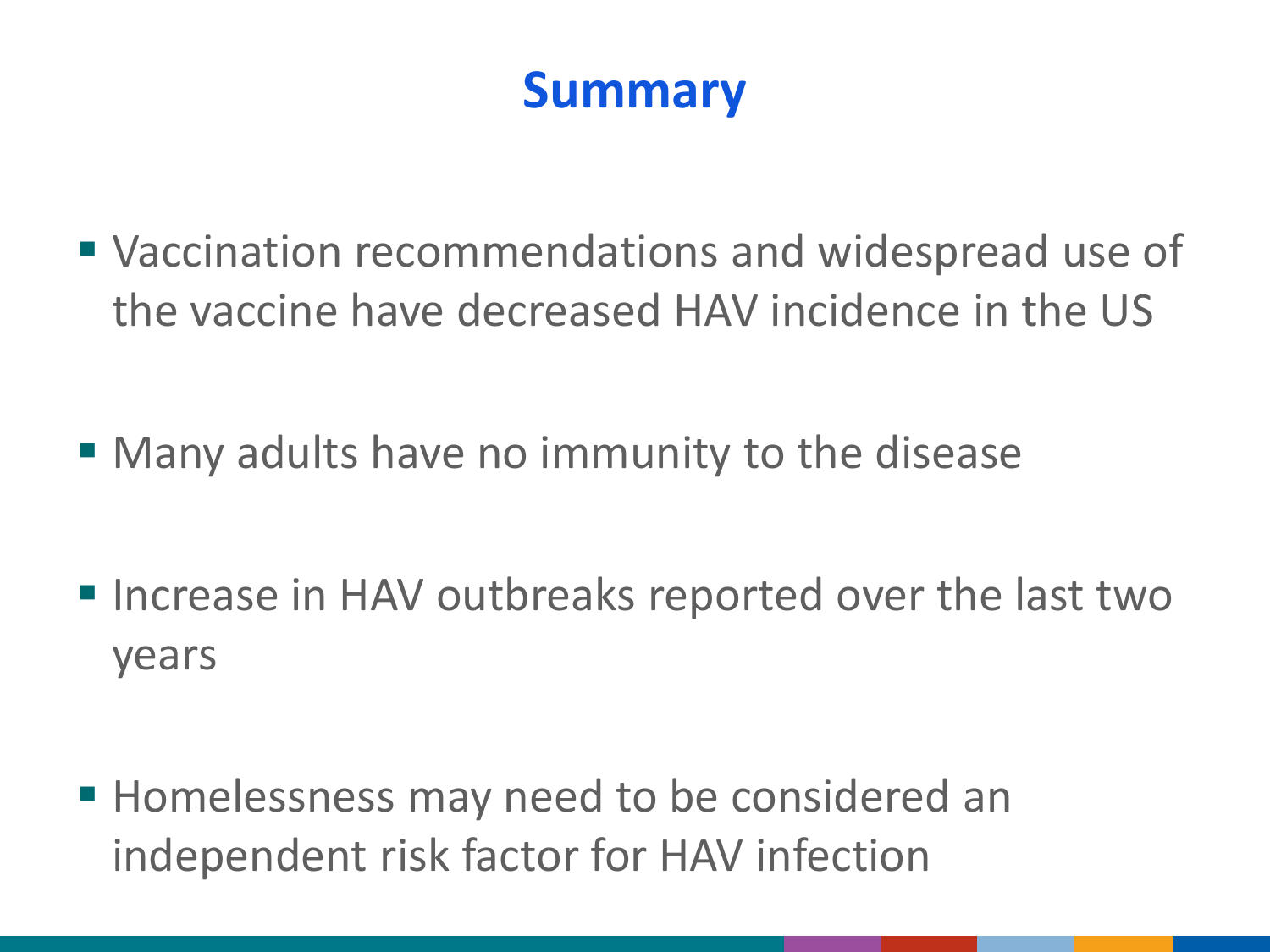### **Acknowledgements**

 **Monique A. Foster, MD MPH, Medical Epidemiologist, CDC**